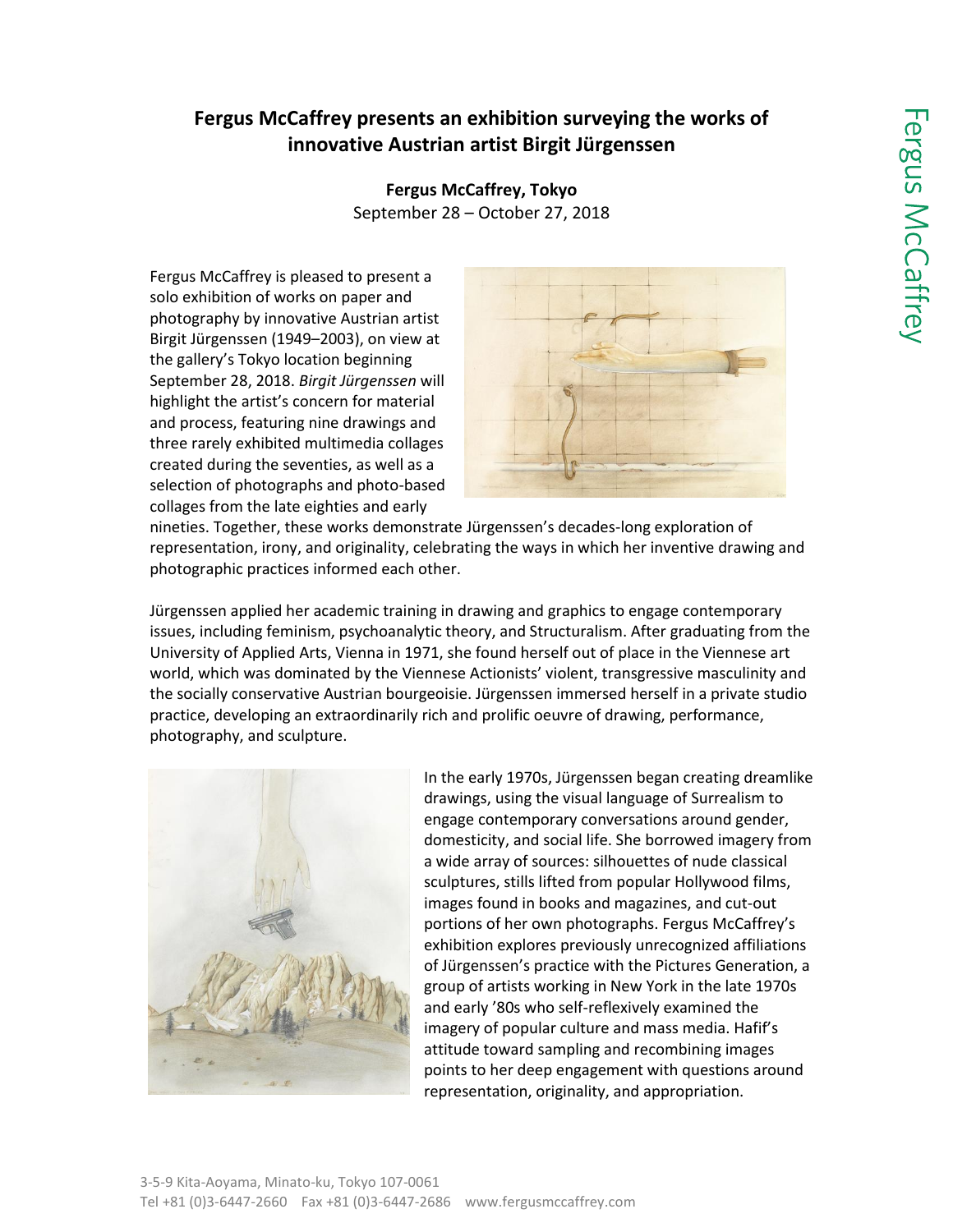A selection of works on paper from 1971–78 on view trace threads of formalist abstraction and Surrealist iconography in Jürgenssen's practice. The artist uses classical drafting techniques to deeply engage the rich art historical tradition in Vienna: for example, *The Echo in the Mountains* (1977) is evocative of works by Egon Schiele and Gustav Klimt in its delicate markmaking, innovative approach to the human figure, and deliberate use of line. *To Cut Through the Knot* (1976) similarly complicates representations of the human form, demonstrating the complexity and irony with which Jürgenssen treated feminist cultural critique. Here, she explores the line as both a compositional and thematic element. In classical draftsmanship, the line is associated with reason, demonstrating man's ability to give definition to objects and bodies in space, while color is considered more amorphous and subjective, and is associated with embodied experience and femininity. *To Cut Through the Knot* shows an arm in the process of transfiguring into a knife to cut through the linearity of a cord: the will of the body disrupting the cold rationality of the mind.



Jürgenssen employed a variety of experimental processes to create the photographs included in the exhibition: multiple exposures, chemical manipulation, and light projection allowed her to meld rendering and photographic techniques. In photo collages from the early nineties, rational grid formations of photographs are overlaid with mesh fabric that resembles stockings. Mediated by this layer of transparent material, the images are imbricated in a play of illusive opticality, their appearance shifting depending on the viewer's position. In a group of 1988 photographs printed on linen, ghostly outlines of the human form interpenetrate appropriated images; in *Untitled* 

*(my nephews)* (1988), the bodies of the subjects are implicated only in their absence. Figure and ground collapse into amorphous gradations of shadow and light, outline and detail.

In a group of three photo and drawing collages included in the exhibition, the artist similarly explores the complex relationship between representation and abstraction, mining the visual language of Surrealism and applying it to Structuralist theories of language. In these collages,

Jürgenssen presents the viewer with a stable, fixed image in the form of a photograph, only to destabilize the image's constitutive elements in drawing. This approach is clear in *Untitled* (1976), in which she subtly deconstructs a photograph of an idyllic savanna landscape: rendered in the artist's hand, the elephant's skin appears absent of the animal's body, and is instead wrapped, garment-like, around a tree branch, which in turn sprouts tusks as appendages.

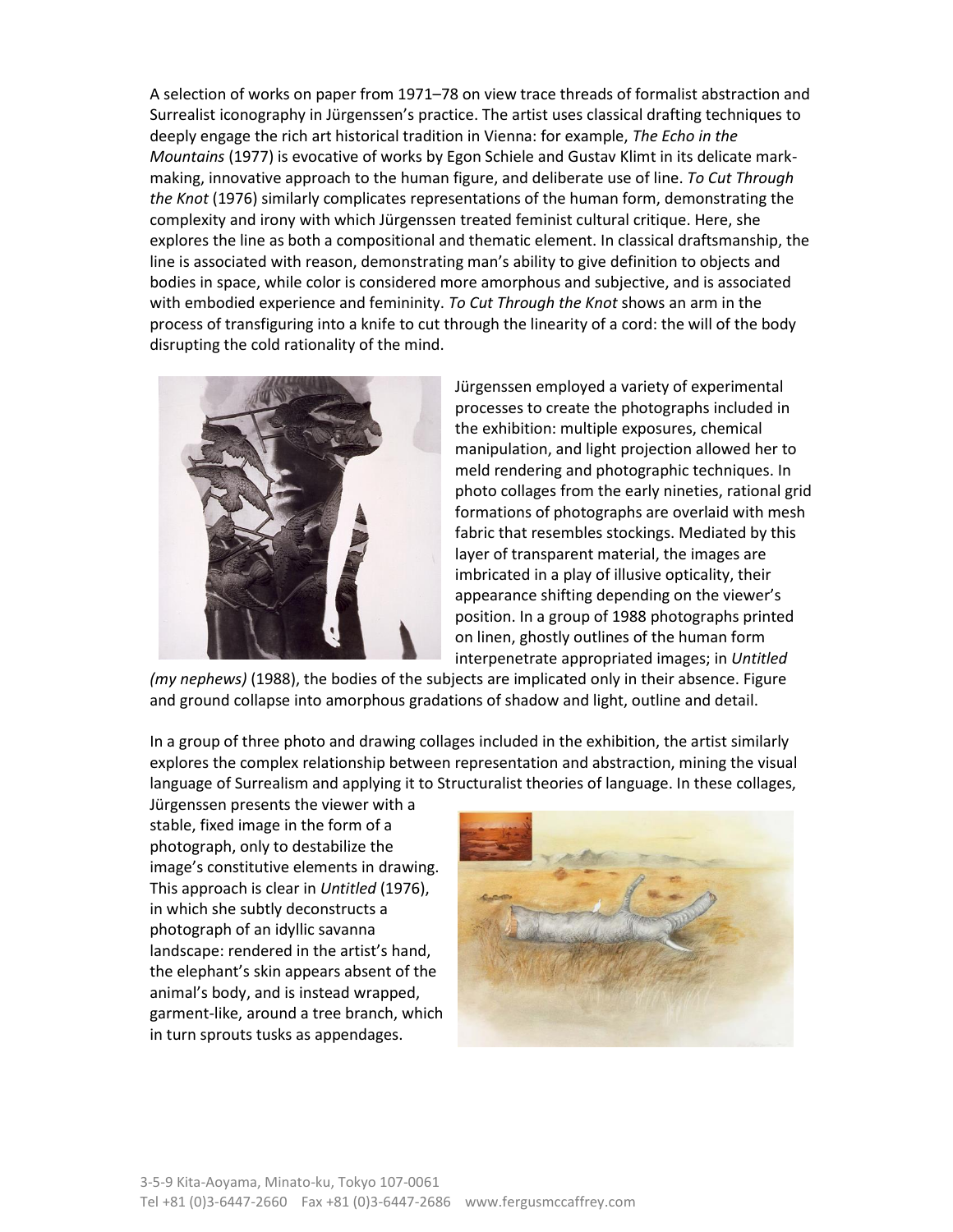*Birgit Jürgenssen* is the gallery's fourth exhibition of the artist since 2013, and the third exhibition in Fergus McCaffrey's recently inaugurated space in Tokyo. The exhibition will be on view through October 27, 2018, and immediately precedes a major retrospective of Jürgenssen's work on view at the Kunsthalle Tübingen from November 10, 2018 to February 17, 2019.

## **About the Artist**

Born and educated in Vienna, artist **Birgit Jürgenssen** (1949–2003) played an instrumental role in the international feminist avant–garde of the 1970s. Her artwork received scant attention during her lifetime; however, recent monographs by Gabriele Schor and Abigail Solomon-Godeau have begun to spread awareness of the depth and breadth of Jürgenssen's artistic achievement. Jürgenssen studied at the University of Applied Arts, Vienna, in 1968–71. A solo exhibition of her drawings took place at Graphische Sammlung, Albertina, Vienna, in 1978. Between 1980 and 1997, she lectured in Vienna at the University of Applied Arts and then the Academy of Fine Arts. Understanding of Jürgenssen's work has been nurtured by Galerie Hubert Winter, Vienna, since 1981. A major retrospective of Jürgenssen's practice, *ICH BIN / I AM*, will be on view at the Kunsthalle Tübingen from November 2018 until February 2019; another exhibition of the artist's work will be on view at the LOUISIANA Museum of Modern Art, Humlebæk in summer 2019.

## **About Fergus McCaffrey**

Founded in 2006, Fergus McCaffrey is internationally recognized for its groundbreaking role in promoting the work of postwar Japanese artists such as Sadamasa Motonaga, Natsuyuki Nakanishi, Kazuo Shiraga, and Jiro Takamatsu. The gallery also exhibits the work of emerging and seminal Western artists such as Marcia Hafif, Birgit Jürgenssen, Richard Nonas, Sigmar Polke, and Carol Rama.

In keeping with the gallery's commitment to Japanese art and culture, we are pleased to announce that Fergus McCaffrey opened its Tokyo outpost this past March with an exhibition of paintings by Robert Ryman, followed by an exhibition of works by Tetsumi Kudo and Carol Rama in June.

## **For press inquiries, please contact:**

Tel: +1 212 988 2200 Email: [press@fergusmccaffrey.com](mailto:press@fergusmccaffrey.com)

#### **Images:**

- 1. Birgit Jürgenssen, *To Cut Through the Knot*, 1976. Pencil, colored pencil on handmade paper, 17 5/8 x 24 5/8 inches (44.9 x 62.6 cm). © Estate Birgit Jürgenssen, Vienna; Courtesy Galerie Hubert Winter, Vienna
- 2. Birgit Jürgenssen, *The Echo in the Mountains*, 1977. Pencil, colored pencil on handmade paper, 24 5/8 x 17 3/4 inches (62.5 x 45 cm). © Estate Birgit Jürgenssen, Vienna; Courtesy Galerie Hubert Winter, Vienna